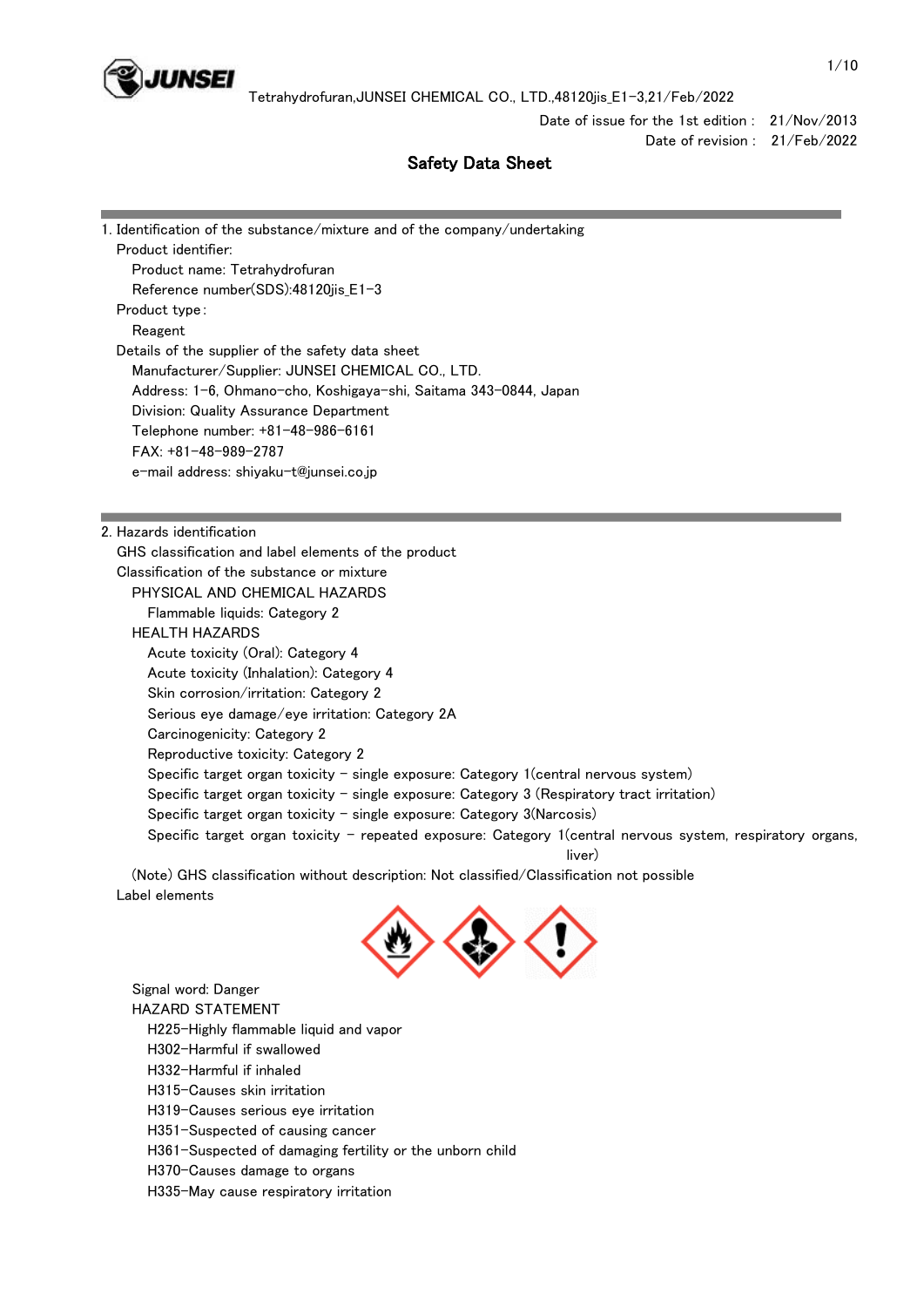

H336-May cause drowsiness or dizziness

H372-Causes damage to organs through prolonged or repeated exposure

PRECAUTIONARY STATEMENT

Prevention

Obtain special instructions before use.

Do not handle until all safety precautions have been read and understood.

 Keep away from heat, hot surfaces, sparks, open flames and other ignition sources. No smoking. Keep container tightly closed.

Ground and bond container and receiving equipment.

Use explosion-proof electrical/ventilating/lighting equipment.

Use non-sparking tools.

Take action to prevent static discharges.

Do not breathe dust/fume/gas/mist/vapors/spray.

Use only outdoors or in a well-ventilated area.

Wash contaminated parts thoroughly after handling.

Wear protective gloves/protective clothing/eye protection/face protection.

Use personal protective equipment as required.

Do not eat, drink or smoke when using this product.

### Response

In case of fire: Use appropriate media other than water to extinguish.

Get medical advice/attention if you feel unwell.

IF exposed or concerned: Get medical advice/attention.

Call a POISON CENTER/doctor/physician if you feel unwell.

IF exposed or concerned: Call a POISON CENTER/doctor/physician.

IF INHALED: Remove person to fresh air and keep comfortable for breathing.

IF ON SKIN: Wash with plenty of soap and water.

IF ON SKIN (or hair): Take off immediately all contaminated clothing. Rinse skin with water or shower.

If skin irritation occurs: Get medical advice/attention.

Take off contaminated clothing and wash it before reuse.

IF IN EYES: Rinse cautiously with water for several minutes. Remove contact lenses, if

present and easy to do. Continue rinsing.

If eye irritation persists: Get medical advice/attention.

IF SWALLOWED: Rinse mouth. Call a POISON CENTER/doctor/physician if you feel unwell.

### **Storage**

Store in a well-ventilated place. Keep container tightly closed. Keep cool.

Store locked up.

### **Disposal**

Dispose of contents/container in accordance with local/national regulation.

Specific Physical and Chemical hazards

Highly flammable liquid. Vapor/air mixture may explode.

3. Composition/information on ingredients

#### Mixture/Substance selection: Substance

 Ingredient name:Tetrahydrofuran Content (%):99.0< Chemical formula:C4H8O Chemicals No, Japan:5-53 CAS No.:109-99-9 MW:72.11 ECNO:203-726-8

Note : The figures shown above are not the specifications of the product.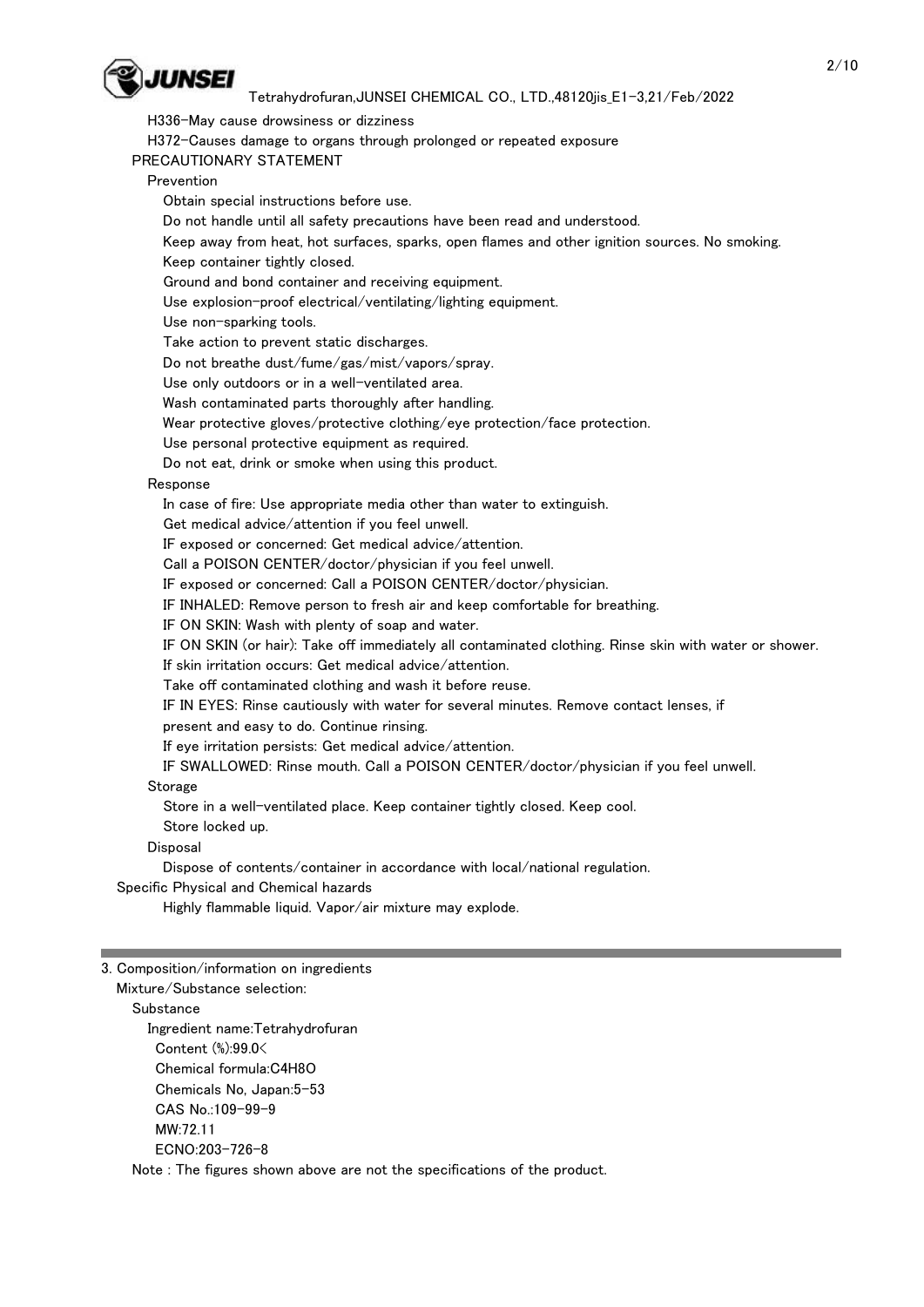

## Stabilizing additives

(GR) (EP) : Butylhydroxytoluene(Synonyms:2,6-Di-tert-butyl-4-methylphenol) approx. 0.03%

| 4. First-aid measures                                                                                  |
|--------------------------------------------------------------------------------------------------------|
| Descriptions of first-aid measures                                                                     |
| General measures                                                                                       |
| Get medical advice/attention if you feel unwell.                                                       |
| Keep victim warm and quiet.                                                                            |
| Call emergency medical service.                                                                        |
| <b>IF INHALED</b>                                                                                      |
| Remove person to fresh air and keep comfortable for breathing.                                         |
| Give artificial respiration if victim is not breathing.                                                |
| Administer oxygen if breathing is difficult.                                                           |
| Call a POISON CENTER/doctor/physician if you feel unwell.                                              |
| IF ON SKIN (or hair)                                                                                   |
| Take off immediately all contaminated clothing. Rinse skin with water or shower.                       |
| Wash with plenty of soap and water.                                                                    |
| If skin irritation or rash occurs: Get medical advice/attention.                                       |
| If skin irritation occurs: Get medical advice/attention.                                               |
| Remove and isolate contaminated clothing and shoes.                                                    |
| In case of burns, immediately cool affected skin for as long as possible with child water.             |
| Do not remove clothing if adhering to skin.                                                            |
| IF IN EYES                                                                                             |
| Rinse cautiously with water for several minutes. Remove contact lenses, if present and easy            |
| to do. Continue rinsing.                                                                               |
| If eye irritation persists: Get medical advice/attention.                                              |
| IF SWALLOWED                                                                                           |
| Rinse mouth.                                                                                           |
| Call a POISON CENTER/doctor/physician if you feel unwell.                                              |
| Most important symptoms and effects, both acute and delayed<br>(Symptoms when inhalation or ingestion) |
| Nausea. Headache. Cough. Dizziness Burning sensation in the throat and chest. Unconsciousness.         |
| (Symptoms when skin and/or eye contact)                                                                |
| Dry skin. Conjunctival redness of the eyes. Redness of the skin. Pain.                                 |
|                                                                                                        |
| 5. Fire-fighting measures                                                                              |
| Extinguishing media                                                                                    |
| Suitable extinguishing media                                                                           |
| In case of fire, use water mist, alcohol-resistant foam, dry powder, CO2 to extinguish.                |
| Unsuitable extinguishing media                                                                         |
| Unsuitable extinguishing media data is not available.                                                  |
| Specific hazards arising from the substance or mixture                                                 |
| Containers may explode when heated.                                                                    |
| Fire may produce irritating, corrosive and/or toxic gases.                                             |
| Runoff from fire control or dilution water may cause pollution.                                        |
| Advice for firefighters                                                                                |
| Specific fire-fighting measures                                                                        |
| Evacuate non-essential personnel to safe area.                                                         |
| Cool container with water spray.                                                                       |
| Special protective equipment and precautions for fire-fighters                                         |
| Wear fire resistant or flame retardant clothing.                                                       |
| Wear protective gloves/protective clothing/eye protection/face protection.                             |
|                                                                                                        |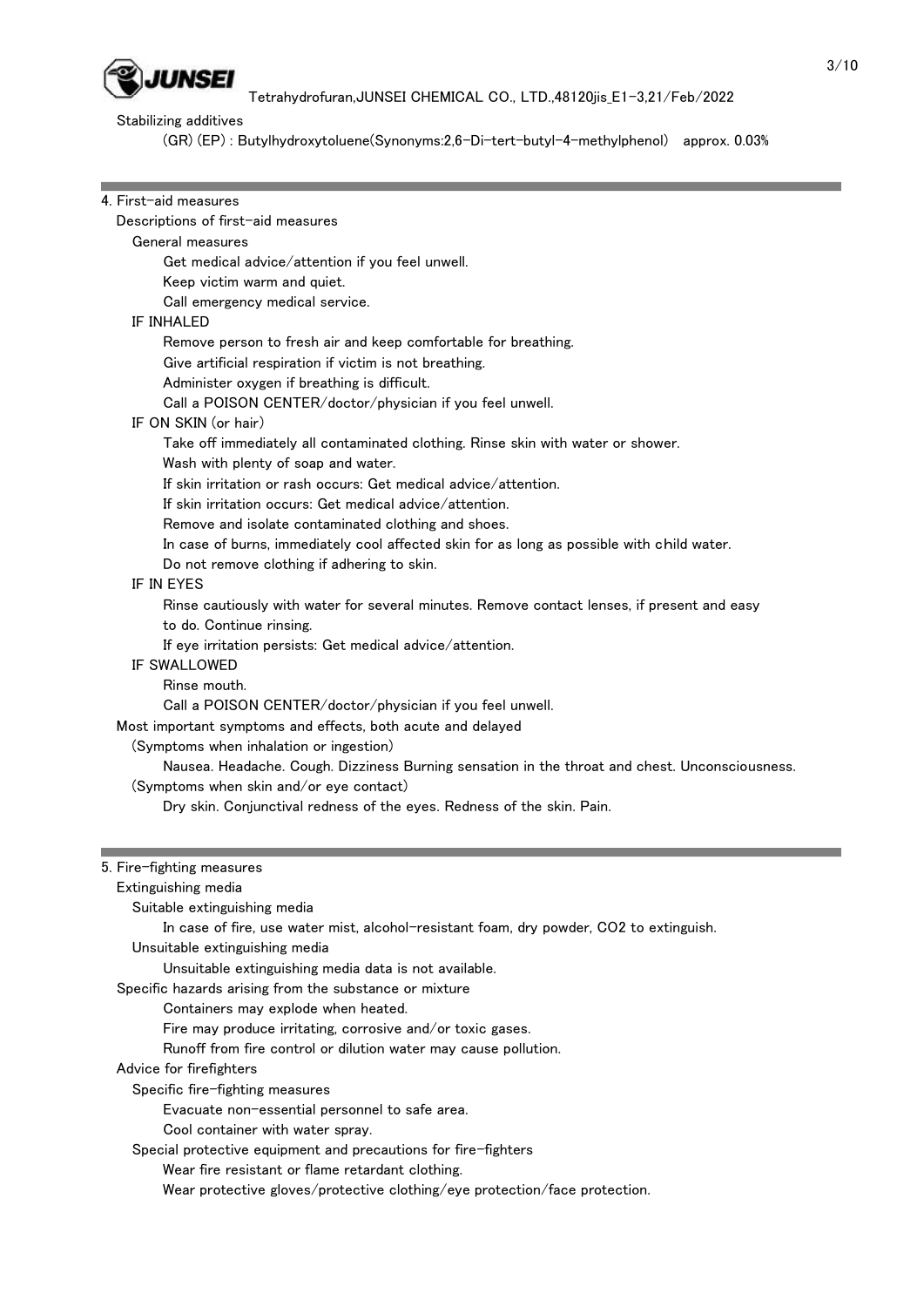

 Firefighters should wear self-contained breathing apparatus with full face peace operated positive pressure mode.

#### 6. Accidental release measures

Personnel precautions, protective equipment and emergency procedures

Keep unauthorized personnel away.

 In case of contact with substance, immediately flush skin or eyes with running water for at least 20 minutes.

Ventilate area until material pick up is complete.

Wear proper protective equipment.

PUBLIC SAFTY: Ventilate closed spaces before entering.

Do not touch or walk through spilled material.

Environmental precautions

Runoff to sewer may create fire or explosion hazard.

Vapor explosion hazard indoors, outdoors or in sewers.

Avoid release to headsprings, rivers, lakes, ocean and groundwater.

Methods and materials for containment and cleaning up

Absorb spill with inert material (dry sand, earth, et al), then place in a chemical waste container.

Use clean non-sparking tools to collect absorbed material.

All equipment used when handling the product must be grounded.

Preventive measures for secondary accident

Collect spillage.

Stop leak if you can do it without risk.

ELIMINATE all ignition sources (no smoking, flares, sparks or flames in immediate area).

Prevent entry into waterways, sewers, basements or confined areas.

Keep out of low areas.

#### 7. Handling and storage

 Precautions for safe handling Preventive measures

(Exposure Control for handling personnel)

Do not breathe dust/fume/gas/mist/vapors/spray.

(Protective measures against fire and explosion)

Keep away from heat, hot surfaces, sparks, open flames and other ignition sources. No smoking.

Ground and bond container and receiving equipment.

Use explosion-proof electrical/ventilating/lighting equipment.

Use non-sparking tools.

Take action to prevent static discharges.

(Exhaust/ventilator)

Exhaust/ventilator should be available.

(Safety treatments)

Avoid contact with skin.

Avoid contact with eyes.

#### Safety Measures

Obtain special instructions before use.

Do not handle until all safety precautions have been read and understood.

Use only outdoors or in a well-ventilated area.

Wear protective gloves/protective clothing/eye protection/face protection.

Use personal protective equipment as required.

When using do not eat, drink or smoke.

Any incompatibilities

Strong bases, Strong oxidizing agents, Titanium(IV) chloride should not be mixed with the chemicals.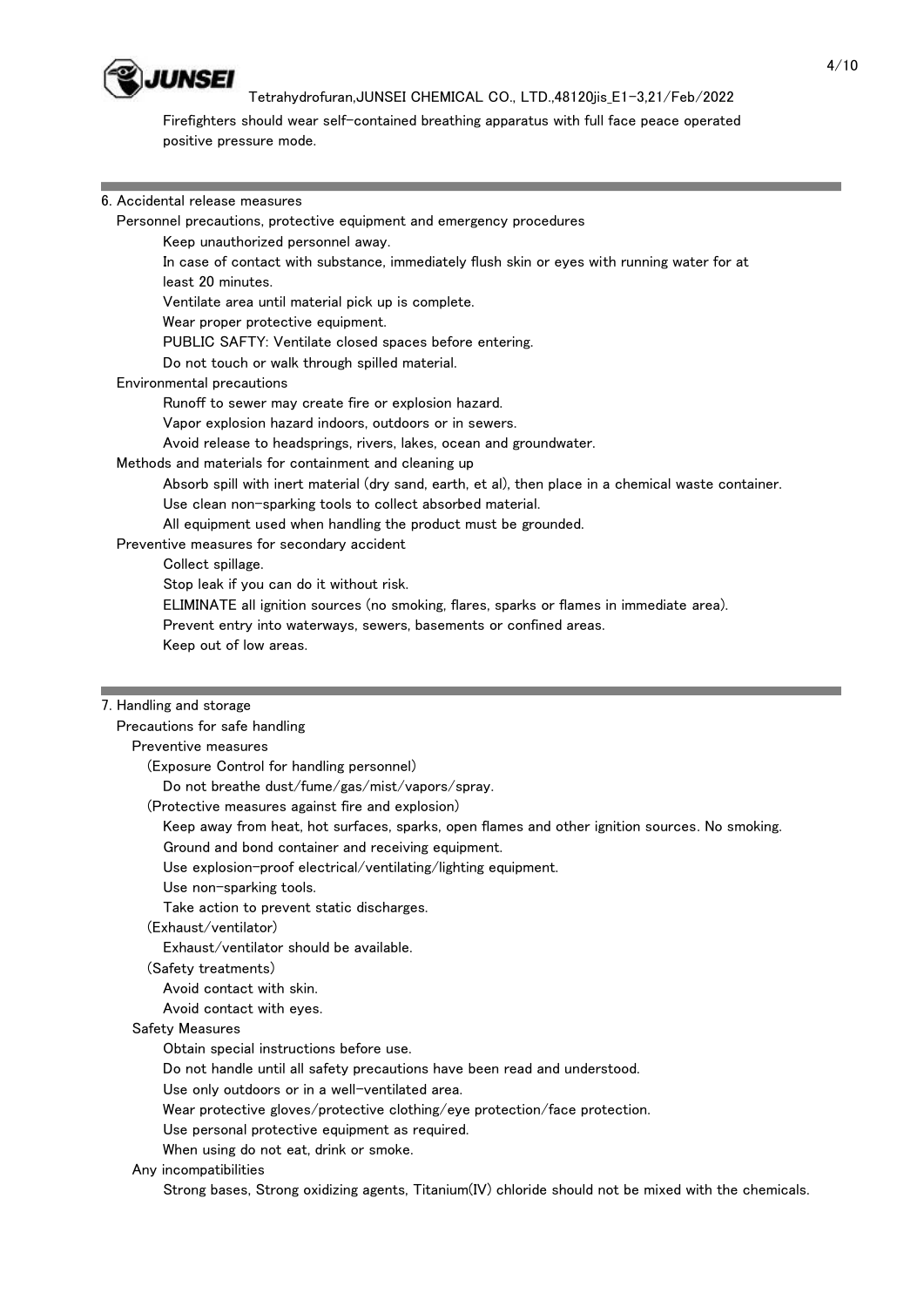

Advice on general occupational hygiene

Wash contaminated parts thoroughly after handling.

Do not eat, drink or smoke when using this product.

Take off contaminated clothing and wash it before reuse.

### Storage

Conditions for safe storage

Store in a well-ventilated place. Keep container tightly closed. Keep cool.

Keep cool. Protect from sunlight.

Store in accordance with local/national regulation.

Store locked up.

Container and packaging materials for safe handling data is not available.

### Specific end use(s)

 See information in Section 7.1 and 7.2 for handling and storage recommendations. See Section 8 for exposure controls and personal protection recommendations.

| 8. Exposure controls/personal protection                                         |
|----------------------------------------------------------------------------------|
| Control parameters                                                               |
| Control value                                                                    |
| Japan control value $(2009) \le 50$ ppm                                          |
| Adopted value                                                                    |
| JSOH(2015) 50ppm; 148mg/m3 (dermal)                                              |
| ACGIH(2005) TWA: 50ppm;                                                          |
| STEL: 100ppm (URT irr; CNS impair; kidney dam)                                   |
| $Notation$ Skin                                                                  |
| Exposure controls                                                                |
| Appropriate engineering controls                                                 |
| Do not use in areas without adequate ventilation.                                |
| Eye wash station should be available.                                            |
| Washing facilities should be available.                                          |
| Individual protection measures                                                   |
| Respiratory protection                                                           |
| Wear respiratory protection.                                                     |
| Hand protection                                                                  |
| Wear protective gloves.                                                          |
| Consult with your glove and/or personnel equipment manufacturer for selection of |
| appropriate compatible materials.                                                |
| Eye protection                                                                   |
| Wear safety glasses with side-shields.                                           |
| Wear eye/face protection.                                                        |
| Skin and body protection                                                         |

Wear impervious clothing and boots in case of repeated or prolonged treatment.

## 9. Physical and Chemical Properties

 Information on basic physical and chemical properties Physical state: Liquid Color: Colorless Odor: Characteristic odor Odor threshold:  $7.3 \sim 10.2$  mg/m3 Melting point/Freezing point: -108.5℃ Boiling point or initial boiling point: 66℃ Boiling range data is not available. Flammability (gases, liquids and solids): Ignitable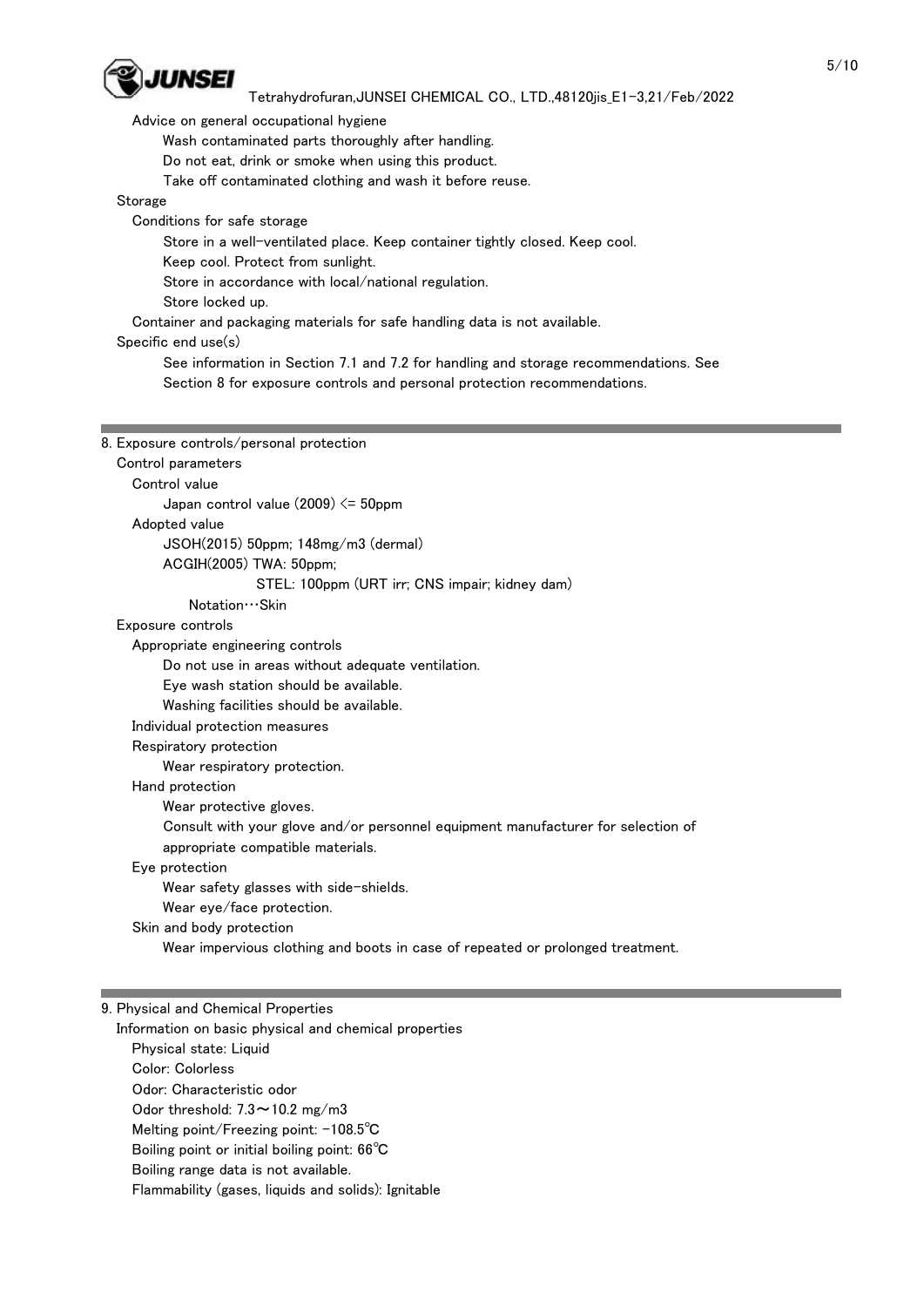

 Lower and upper explosion limit/flammability limit: Lower explosion limit: 2vol % Upper explosion limit: 11.8 vol % Flash point: (C.C.) -14.5℃ Auto-ignition temperature: 321℃ Decomposition temperature data is not available. Self-Accelerating Decomposition Temperature/SADT data is not available. pH data is not available. Dynamic viscosity: 0.5mPas(20℃) Kinematic viscosity: 0.6mm2/s(20℃) Solubility: Solubility in water: 1000g/liter (20℃) Solubility in solvent: Very soluble in ethanol and diethyl ether. n-Octanol/water partition coefficient: log Pow0.45 (20℃) Vapor pressure: 19.3 kPa (20℃) VOC data is not available. Evaporation rate data is not available. Density and/or relative density: 0.89g/cm3(20℃) Relative vapor density (Air=1): 2.5 Relative density of the Vapor/air - mixture at  $20^{\circ}$ C (Air = 1): 1.28 Critical temperature data is not available. Particle characteristics data is not available.

#### 10. Stability and Reactivity

**Reactivity** 

Reactivity data is not available.

Chemical stability

Stable under normal storage/handling conditions.

Highly flammable.

Possibility of hazardous reactions

The vapour is heavier than air and may travel along the ground; distant ignition possible.

Reacts violently with strong oxidants, strong bases and some metal halides(e.g. Titanium(IV) chloride).

This generates fire and explosion hazard.

 Attacks some forms of plastic(e.g. Polyvinyl chloride), rubber(e.g. Natural rubber, Neoprene, Butyl rubber, Nitrile rubber) and coatings.

Conditions to avoid

Contact with incompatible materials.

Open flames. Heat. Sparks.

### Incompatible materials

Strong bases, Strong oxidizing agents, Titanium(IV) chloride

Hazardous decomposition products

Carbon oxides

11. Toxicological Information Information on toxicological effects Acute toxicity Acute toxicity (Oral) [GHS Cat. Japan, base data] rat LD50=1650mg/kg (MOE risk assessment vol.5: Tentative Hazard Assessment Sheet, 2006) Acute toxicity (Inhalation) [GHS Cat. Japan, base data] vapor: rat LC50=18187ppm/4hr (MOE risk assessment vol.5: Tentative Hazard Assessment Sheet, 2006)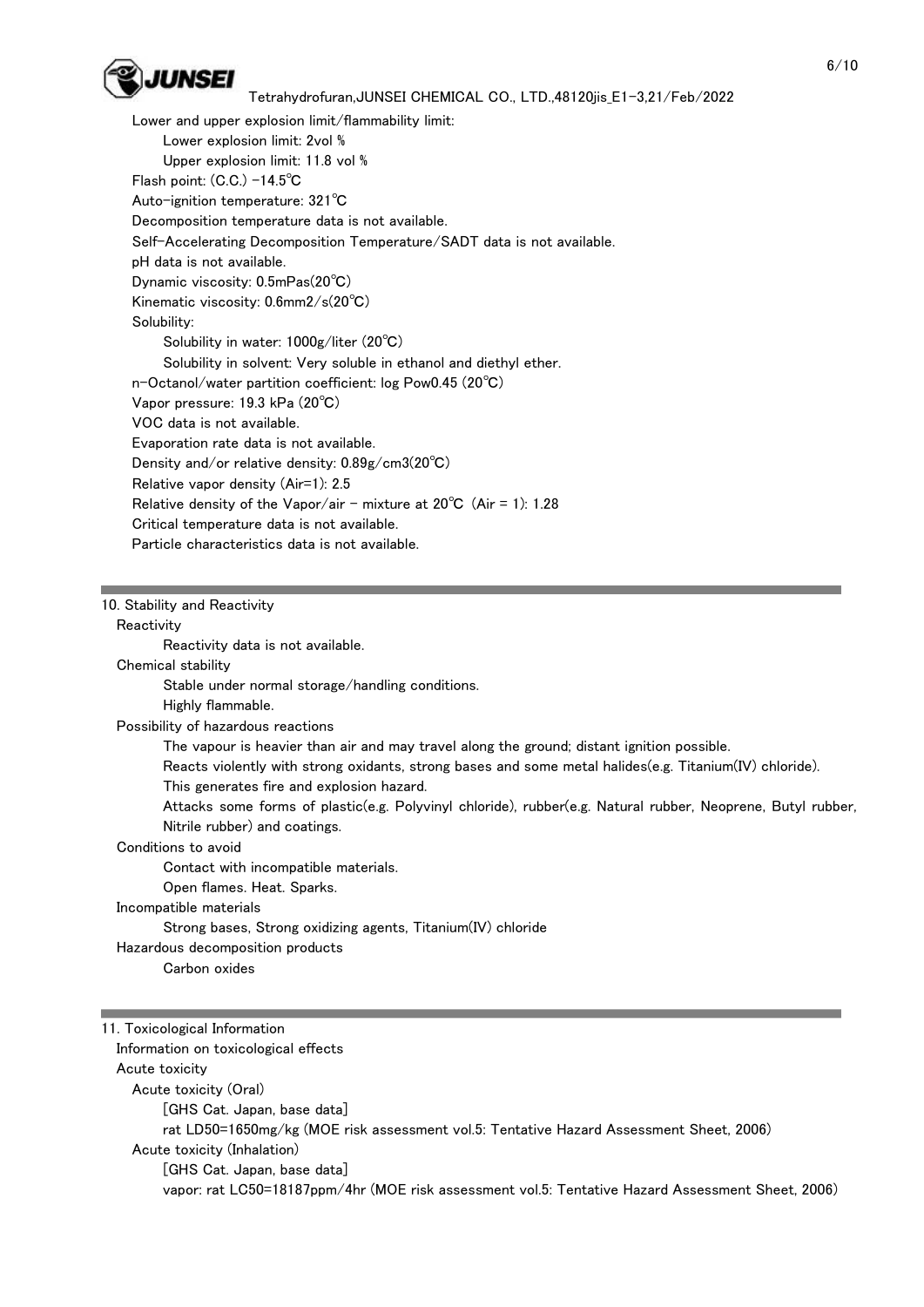

```
 Labor standard law, Japan; Toxic
        Tetrahydrofuran
 Irritant properties
   Skin corrosion/irritation
        [GHS Cat. Japan, base data]
        human : skin, eye and mucous membrane irritation (ACGIH, 2005 et al)
   Serious eye damage/irritation
        [GHS Cat. Japan, base data]
        rabbit : moderate irritation (ACGIH 7th, 2005))
 Allergenic and sensitizing effects data is not available.
 Germ cell mutagenicity
        [GHS Cat. Japan, base data]
        mice( in vivo tests) :all Negative (ACGIH 7th, 2005 et al.)
        Reverse-mutation assay in bacteria (Ames test) :Negative (ACGIH 7th, 2005 et al.)
        Chromosome aberration test :Negative (ACGIH 7th, 2005 et al.)
Carcinogenicity
        [GHS Cat. Japan, base data]
        cat.2; ACGIH A3 (ACGIH 7th, 2005 et al.)
        [IARC]
        Group 2B : Possibly carcinogenic to humans
        [ACGIH]
        A3(2005) : Confirmed Animal Carcinogen with Unknown Relevance to Humans
        [EPA]
        S; Suggestive evidence of carcinogenic potential(2005)
        [JSOH]
        Group 2B: The agents which are probably or possibly carcinogenic to humans
        [EU]
        Category 2; Substances suspected human carcinogens
 Reproductive toxicity
        [GHS Cat. Japan, base data]
        cat. 2; mouse : IRIS TR, 2012
 STOT
   STOT-single exposure
   [cat.1]
        [GHS Cat. Japan, base data]
        central nervous system (HSDB, Access on August 2014)
   [cat.3 (resp. irrit.)]
        [GHS Cat. Japan, base data]
        respiratory tract irritation (HSDB, Access on August 2014)
   [cat.3 (drow./dizz.)]
        [GHS Cat. Japan, base data]
        narcotic effect (HSDB, Access on August 2014)
   STOT-repeated exposure
   [cat.1]
        [GHS Cat. Japan, base data]
        central nervous system; respiratory system; liver (IRIS TR, 2012)
 Aspiration hazard data is not available.
```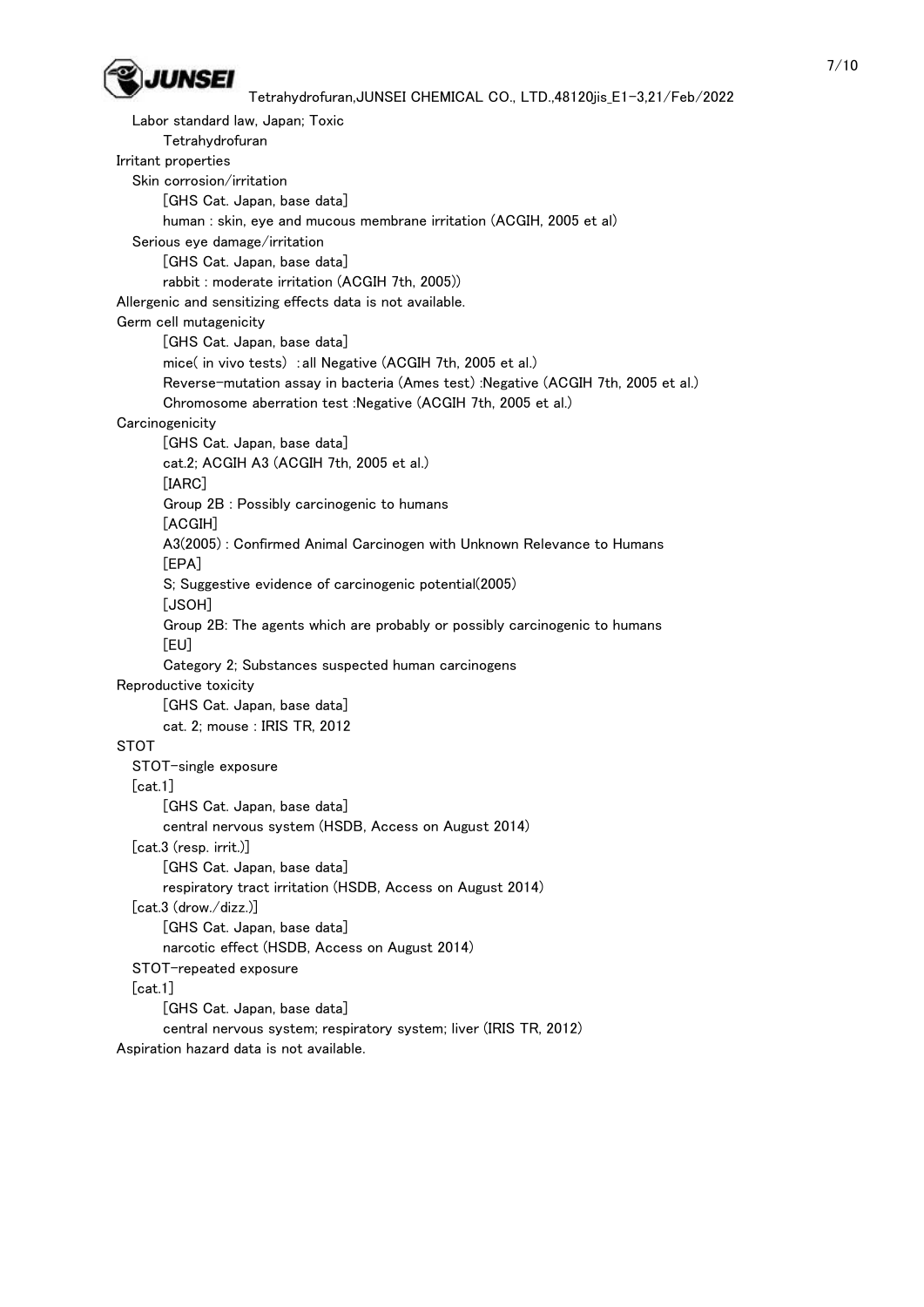

| 12. Ecological Information                                                                       |
|--------------------------------------------------------------------------------------------------|
| Ecotoxicity                                                                                      |
| Aquatic toxicity                                                                                 |
| Hazardous to the aquatic environment (Acute)                                                     |
| [GHS Cat. Japan, base data]                                                                      |
| Fish (Pimephales promelas) LC50=2160mg/L/96hr (ECETOC TR91, 2003)                                |
| Hazardous to the aquatic environment (Long-term)                                                 |
| [GHS Cat. Japan, base data]                                                                      |
| Fish (Pimephales promelas) NOEC=216mg/L/35-38days (MOE Japan, 2009)                              |
| Water solubility                                                                                 |
| 1000g/L(20°C) (PHYSPROP Database)                                                                |
| Persistence and degradability                                                                    |
| Degrade rapidly [BOD_Degradation : 100% (Biodegradation and Bioconcentration Results of Existing |
| Chemical Substances under CSCL, 1975)                                                            |
| XCSCL…Chemical Substances Control Law in Japan                                                   |
| Bioaccumulative potential                                                                        |
| log Pow=0.45 (20°C)(REACH Registration dossier)                                                  |
| Mobility in soil                                                                                 |
| Mobility in soil data is not available.                                                          |
| Other adverse effects                                                                            |
| Ozone depleting chemical data is not available.                                                  |
|                                                                                                  |

#### 13. Disposal considerations

г

 Description of waste residues and information on their safe handling and methods of disposal, including the disposal of any contaminated packaging Waste treatment methods Dispose of contents/container in accordance with local/national regulation.

## 14. Transport Information

| UN No., UN CLASS                                                      |
|-----------------------------------------------------------------------|
| UN No. or ID No.: 2056                                                |
| UN Proper Shipping Name: TETRAHYDROFURAN                              |
| Class or division (Transport hazard class) : 3                        |
| Packing group : II                                                    |
| ERG GUIDE No.: 127                                                    |
| <b>IMDG Code (International Maritime Dangerous Goods Regulations)</b> |
| UN No.: 2056                                                          |
| Proper Shipping Name: TETRAHYDROFURAN                                 |
| Class or division: 3                                                  |
| Packing group : II                                                    |
| <b>IATA Dangerous Goods Regulations</b>                               |
| UN No.: 2056                                                          |
| Proper Shipping Name: TETRAHYDROFURAN                                 |
| Class or division: 3                                                  |
| Hazard labels : Flamm.liquid                                          |
| Packing group : II                                                    |
| Environmental hazards                                                 |
| $MARPOL$ Annex III – Prevention of pollution by harmful substances    |
| Marine pollutants (yes/no) : no                                       |
| MARPOL Annex $V$ – Prevention of pollution by garbage discharge       |
| Specific target organ toxicity - repeated exposure: cat.1             |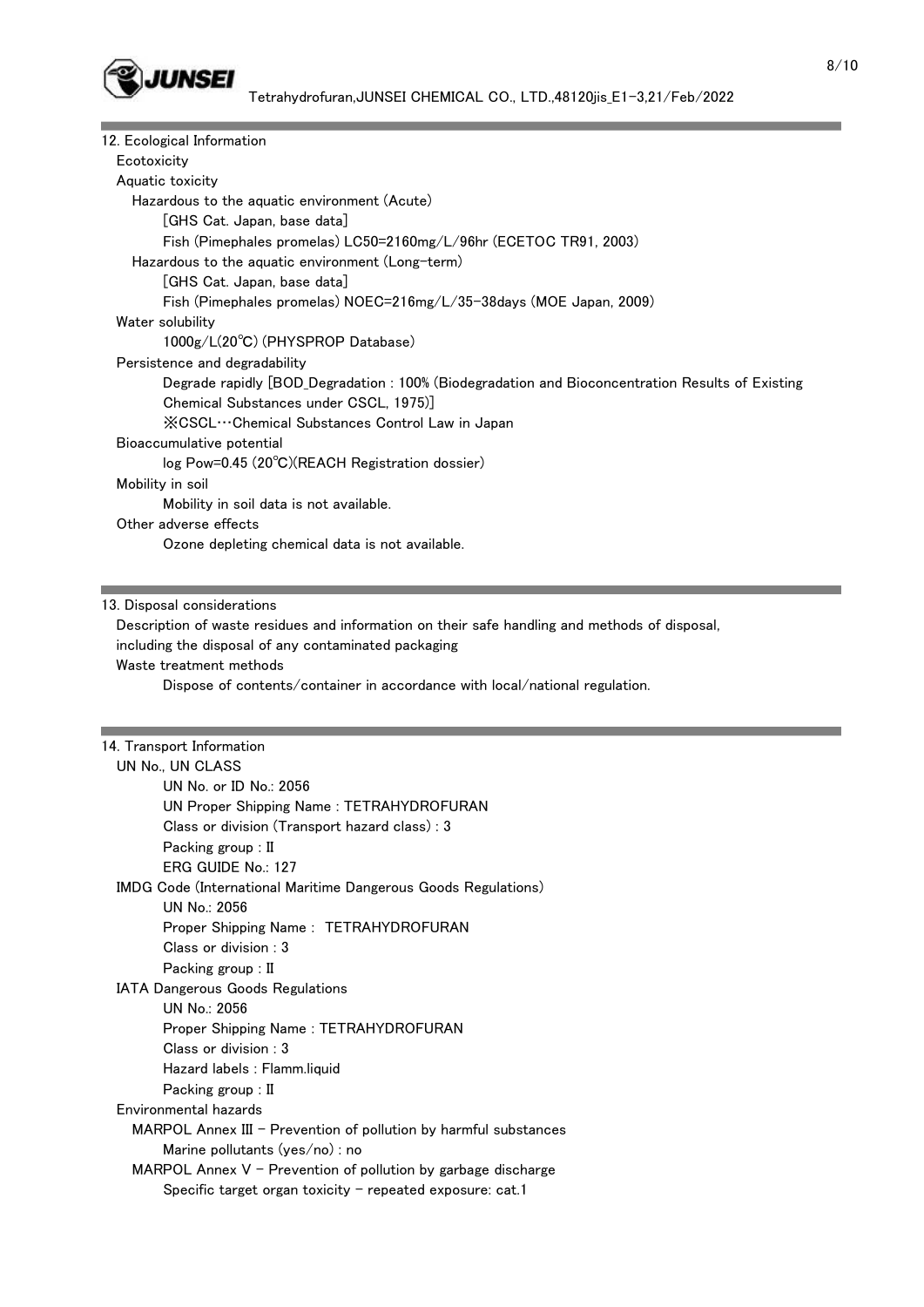

Tetrahydrofuran

Maritime transport in bulk according to IMO instruments

Noxious Liquid ; Cat. Z

Tetrahydrofuran(Z-88)

### 15. Regulatory Information

 Safety, health and environmental regulations/legislation specific for the substance or mixture Chemicals listed in TSCA Inventory

Tetrahydrofuran

Other regulatory information

 We are not able to check up the regulatory information with regard to the substances in your country or region, therefore, we request this matter would be filled by your responsibility.

 Regulatory information with regard to this substance in your country or in your region should be examined by your own responsibility.

 Ensure this material in compliance with federal requirements and ensure conformity to local regulations.

 Regulatory information in this section are limited to intentional ingredient(s), but does not contain information on non-intentional ingredients or impurities which are not informed by supplier(s).

Chemical safety assessment

Advice on safe handling for this product can be found in sections 7 and 8 of this SDS.

## 16. Other information

GHS classification and labelling

 H225-Flam. Liq. 2: H225 Highly flammable liquid and vapor H302-Acute Tox. 4: H302 Harmful if swallowed H332-Acute Tox. 4: H332 Harmful if inhaled H315-Skin Irrit. 2: H315 Causes skin irritation H319-Eye Irrit. 2A: H319 Causes serious eye irritation H351-Carc. 2: H351 Suspected of causing cancer H361-Repr. 2: H361 Suspected of damaging fertility or the unborn child H370-STOT SE 1: H370 Causes damage to organs H335-STOT SE 3: H335 May cause respiratory irritation H336-STOT SE 3: H336 May cause drowsiness or dizziness H372-STOT RE 1: H372 Causes damage to organs through prolonged or repeated exposure Reference Book Globally Harmonized System of classification and labelling of chemicals, UN Recommendations on the TRANSPORT OF DANGEROUS GOODS 21th edit., 2019 UN IMDG Code, 2018 Edition (Incorporating Amendment 39-18) IATA Dangerous Goods Regulations (62nd Edition) 2021 2020 EMERGENCY RESPONSE GUIDEBOOK (US DOT) 2021 TLVs and BEIs. (ACGIH) JIS Z 7252 : 2019 JIS Z 7253 : 2019 2021 Recommendation on TLVs (JSOH) Supplier's data/information Chemicals safety data management system "GHS Assistant" Version 4.16 (https://www.asahi-ghs.com/) NITE Chemical Risk Information Platform "NITE-CHRIP" (https://www.nite.go.jp/en/chem/chrip/chrip\_search/systemTop) GHS Classification Guidance for Enterprises 2019 Revised Edition (Ver. 2.0) (Mar. 2020, METI)